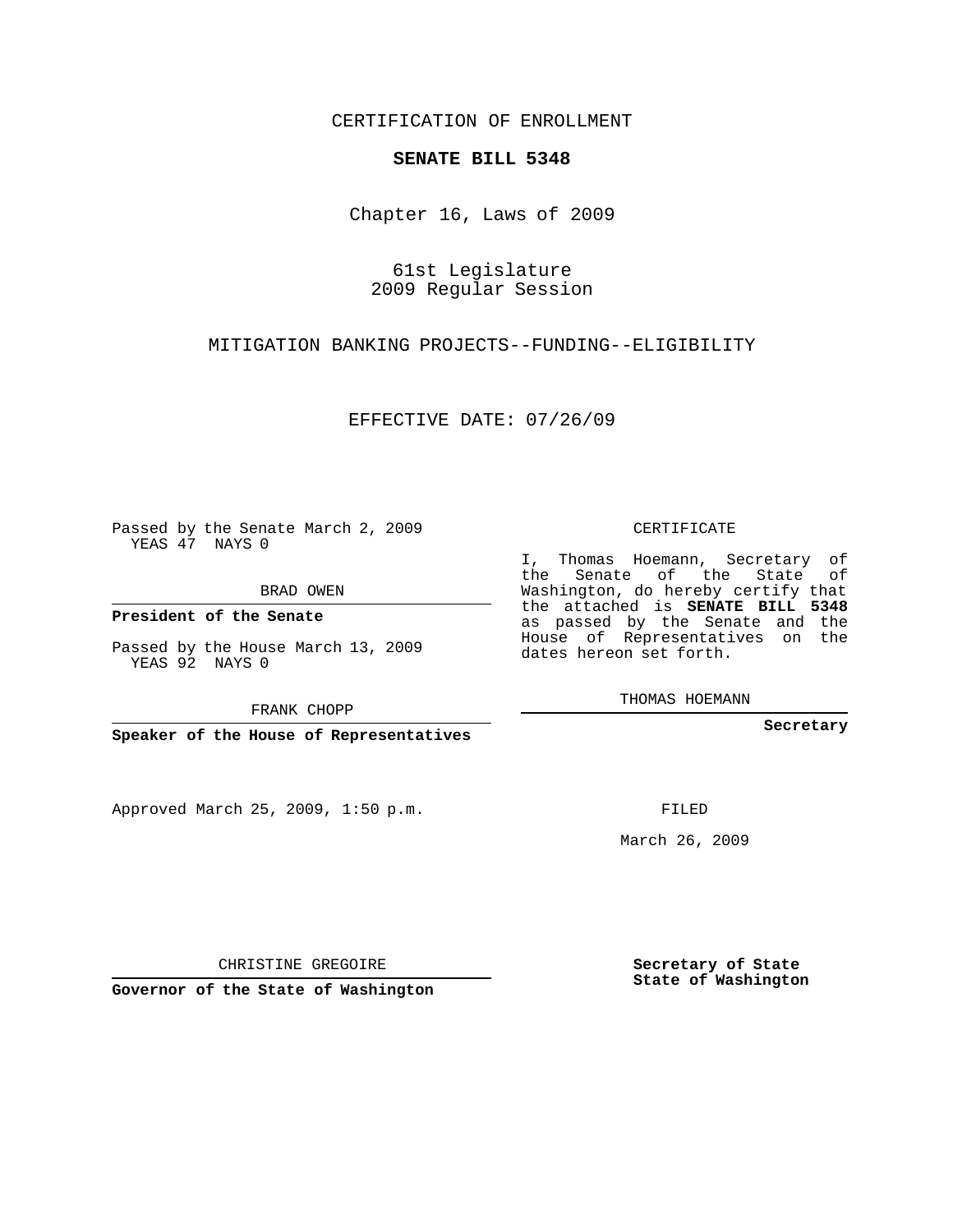## **SENATE BILL 5348** \_\_\_\_\_\_\_\_\_\_\_\_\_\_\_\_\_\_\_\_\_\_\_\_\_\_\_\_\_\_\_\_\_\_\_\_\_\_\_\_\_\_\_\_\_

\_\_\_\_\_\_\_\_\_\_\_\_\_\_\_\_\_\_\_\_\_\_\_\_\_\_\_\_\_\_\_\_\_\_\_\_\_\_\_\_\_\_\_\_\_

Passed Legislature - 2009 Regular Session

## **State of Washington 61st Legislature 2009 Regular Session**

**By** Senators Swecker, Haugen, Jacobsen, Parlette, Rockefeller, and Shin; by request of The Recreation and Conservation Funding Board

Read first time 01/20/09. Referred to Committee on Natural Resources, Ocean & Recreation.

 AN ACT Relating to removing references to mitigation banking project eligibility for moneys in the habitat conservation account and the riparian protection account; and amending RCW 79A.15.060 and 79A.15.120.

5 BE IT ENACTED BY THE LEGISLATURE OF THE STATE OF WASHINGTON:

 6 **Sec. 1.** RCW 79A.15.060 and 2007 c 241 s 31 are each amended to 7 read as follows:

 8 (1) The board may adopt rules establishing acquisition policies and 9 priorities for distributions from the habitat conservation account.

 (2) Except as provided in RCW 79A.15.030(7), moneys appropriated for this chapter may not be used by the board to fund staff positions or other overhead expenses, or by a state, regional, or local agency to fund operation or maintenance of areas acquired under this chapter.

14 (3) Moneys appropriated for this chapter may be used by grant 15 recipients for costs incidental to acquisition, including, but not 16 limited to, surveying expenses, fencing, and signing.

17 (4) ((Moneys appropriated for this section may be used to fund 18 mitigation - banking - projects - involving - the - restoration, - creation, 19 enhancement, or preservation of critical habitat and urban wildlife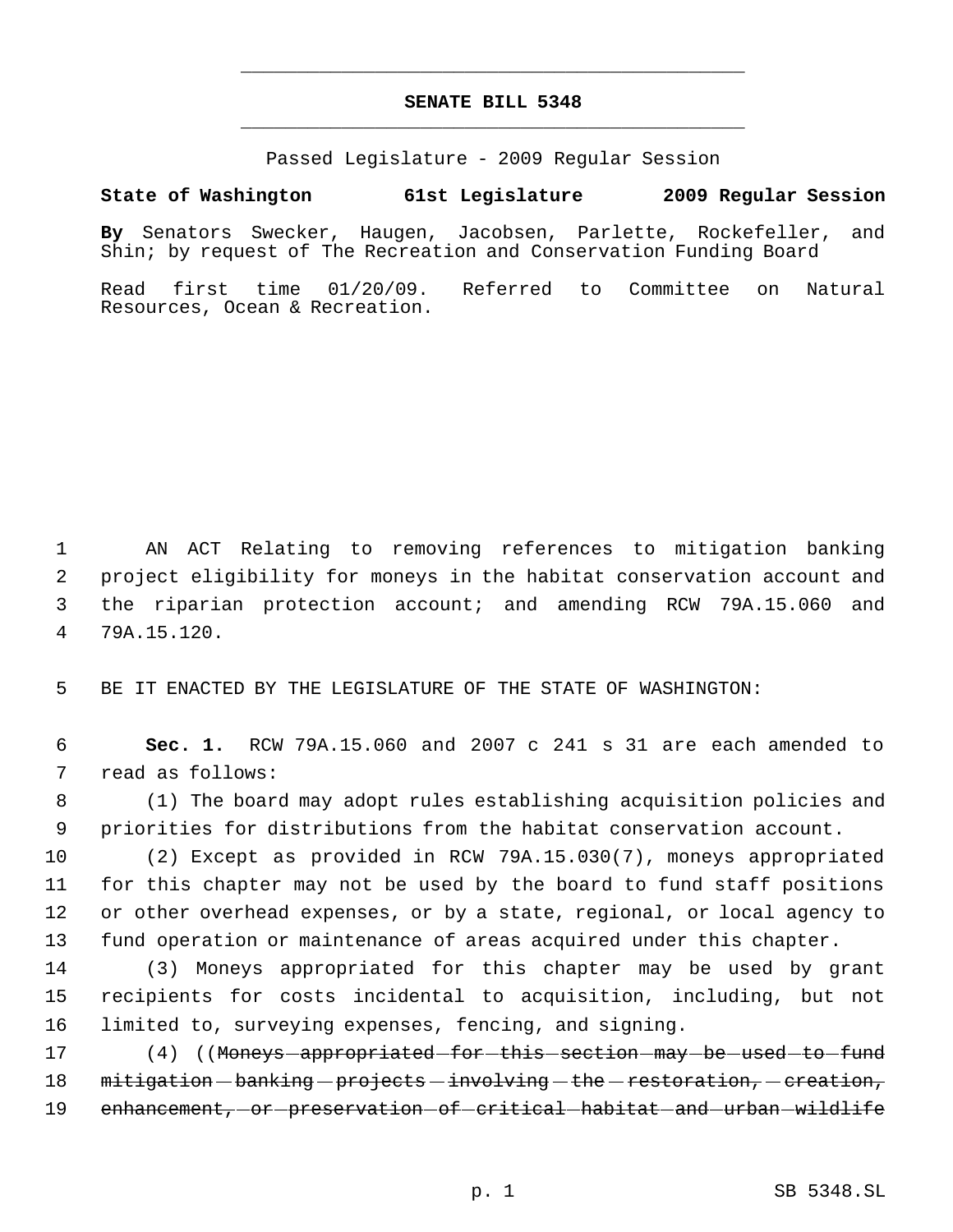1 habitat, provided that the parties seeking to use the mitigation bank meet the matching requirements of subsection (5) of this section. The moneys from this section may not be used to supplant an obligation of a state or local agency to provide mitigation. For the purposes of this section, a mitigation bank means a site or sites where critical habitat or urban wildlife habitat is restored, created, enhanced, or in 7 exceptional - circumstances, - preserved - expressly - for - the - purpose - of 8 providing-compensatory-mitigation-in-advance-of-authorized-project 9 impacts to similar resources.

10  $(5)$ )) The board may not approve a local project where the local agency share is less than the amount to be awarded from the habitat conservation account.

13  $((+6))$  (5) In determining acquisition priorities with respect to the habitat conservation account, the board shall consider, at a minimum, the following criteria:

(a) For critical habitat and natural areas proposals:

(i) Community support for the project;

 (ii) The project proposal's ongoing stewardship program that includes control of noxious weeds, detrimental invasive species, and that identifies the source of the funds from which the stewardship program will be funded;

 (iii) Recommendations as part of a watershed plan or habitat conservation plan, or a coordinated regionwide prioritization effort, and for projects primarily intended to benefit salmon, limiting factors, or critical pathways analysis;

(iv) Immediacy of threat to the site;

(v) Uniqueness of the site;

28 (vi) Diversity of species using the site;

(vii) Quality of the habitat;

(viii) Long-term viability of the site;

(ix) Presence of endangered, threatened, or sensitive species;

(x) Enhancement of existing public property;

 (xi) Consistency with a local land use plan, or a regional or statewide recreational or resource plan, including projects that assist in the implementation of local shoreline master plans updated according to RCW 90.58.080 or local comprehensive plans updated according to RCW 36.70A.130;

(xii) Educational and scientific value of the site;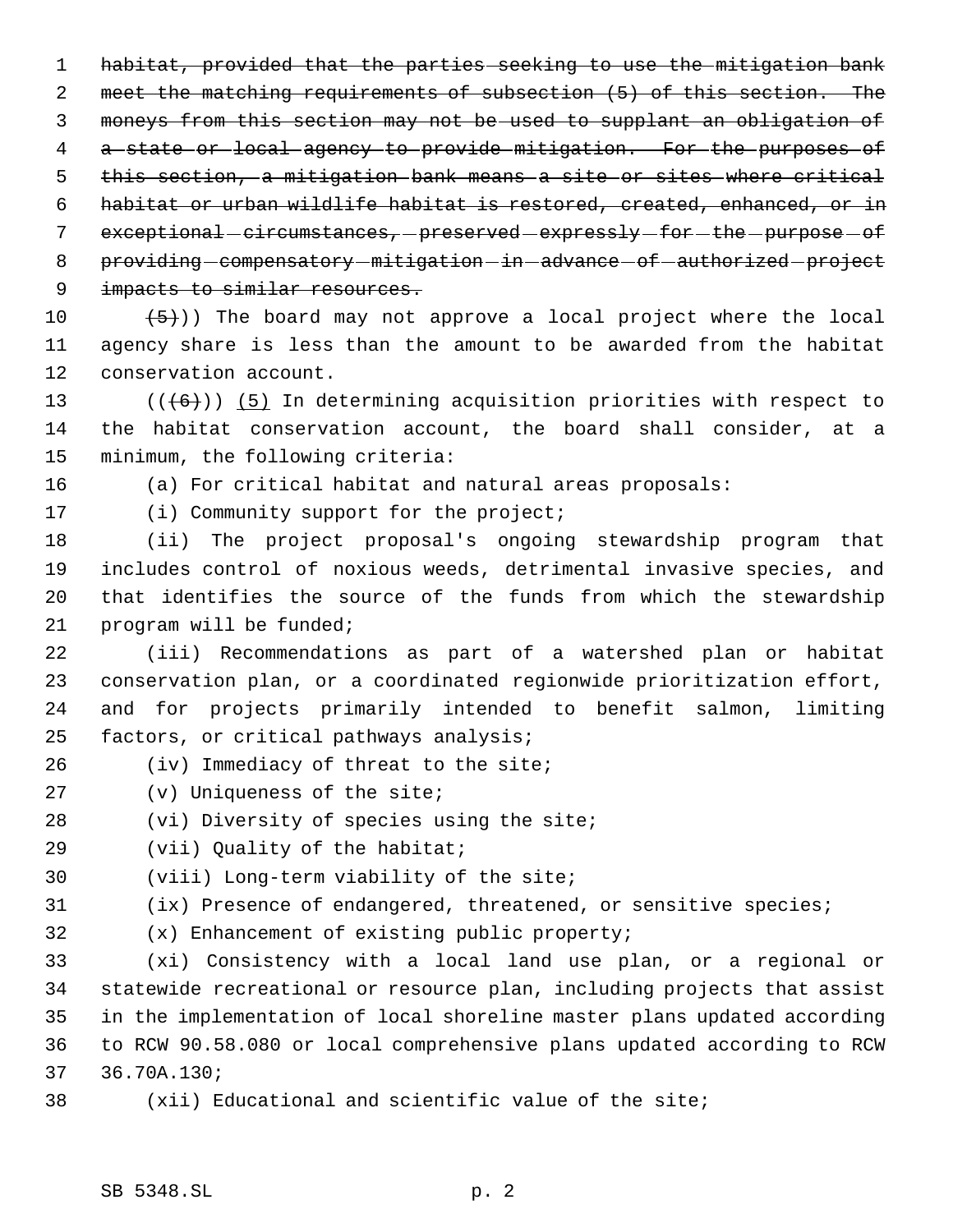- (xiii) Integration with recovery efforts for endangered, 2 threatened, or sensitive species;
- (xiv) For critical habitat proposals by local agencies, the statewide significance of the site.
- (b) For urban wildlife habitat proposals, in addition to the criteria of (a) of this subsection:
- (i) Population of, and distance from, the nearest urban area;
- 8 (ii) Proximity to other wildlife habitat;

(iii) Potential for public use; and

(iv) Potential for use by special needs populations.

 $((+7)^i)$  (6) Before November 1st of each even-numbered year, the board shall recommend to the governor a prioritized list of all state agency and local projects to be funded under RCW 79A.15.040(1) (a), (b), and (c). The governor may remove projects from the list recommended by the board and shall submit this amended list in the capital budget request to the legislature. The list shall include, but not be limited to, a description of each project and any particular match requirement, and describe for each project any anticipated restrictions upon recreational activities allowed prior to the project.

 **Sec. 2.** RCW 79A.15.120 and 2007 c 241 s 37 are each amended to read as follows:

 (1) The riparian protection account is established in the state treasury. The board must administer the account in accordance with chapter 79A.25 RCW and this chapter, and hold it separate and apart from all other money, funds, and accounts of the board.

 (2) Moneys appropriated for this chapter to the riparian protection account must be distributed for the acquisition or enhancement or restoration of riparian habitat. All enhancement or restoration 29 projects, except those qualifying under subsection  $((+10))$   $(9)(a)$  of this section, must include the acquisition of a real property interest in order to be eligible.

 (3) State and local agencies and lead entities under chapter 77.85 RCW may apply for acquisition and enhancement or restoration funds for riparian habitat projects under subsection (1) of this section. Other state agencies not defined in RCW 79A.15.010, such as the department of transportation and the department of corrections, may enter into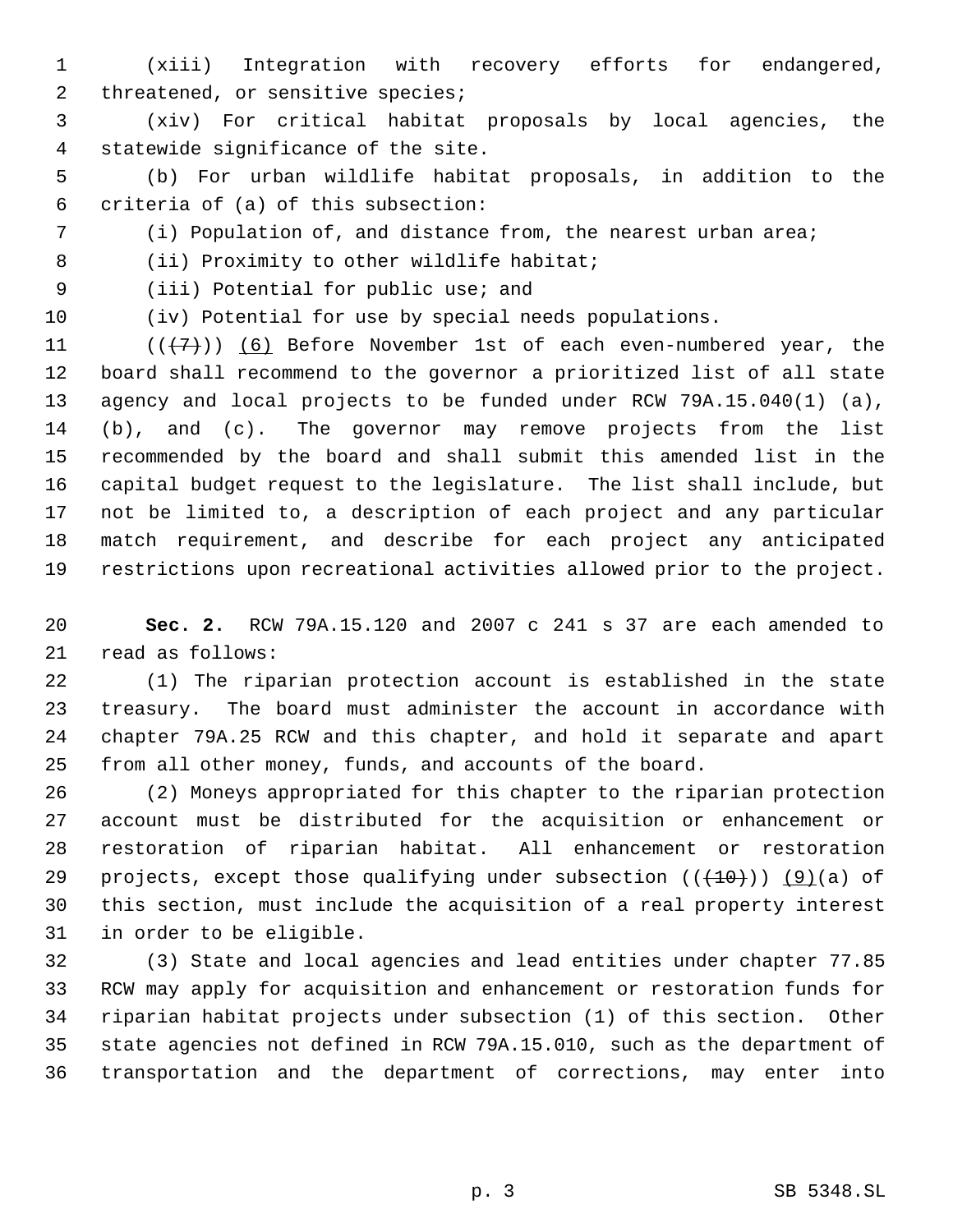interagency agreements with state agencies to apply in partnership for funds under this section.

 (4) The board may adopt rules establishing acquisition policies and priorities for distributions from the riparian protection account.

 (5) Except as provided in RCW 79A.15.030(7), moneys appropriated for this section may not be used by the board to fund staff positions or other overhead expenses, or by a state, regional, or local agency to fund operation or maintenance of areas acquired under this chapter.

 (6) Moneys appropriated for this section may be used by grant recipients for costs incidental to restoration and acquisition, including, but not limited to, surveying expenses, fencing, and signing.

13 (7) ((Moneys-appropriated-for-this-section-may-be-used-to-fund mitigation  $-$  banking  $-$  projects  $-$  involving  $-$  the  $-$  restoration,  $-$  creation, 15 enhancement, or preservation of riparian habitat, provided that the 16 parties - seeking - to - use - the - mitigation - bank - meet - the - matching 17 requirements of subsection (8) of this section. The moneys from this section may not be used to supplant an obligation of a state or local 19 agency-to-provide-mitigation. For-the-purposes-of-this-section,-a 20 mitigation-bank-means-a-site-or-sites-where-riparian-habitat-is restored, created, enhanced, or in exceptional circumstances, preserved 22 expressly-for-the-purpose-of-providing-compensatory-mitigation-in 23 advance of authorized project impacts to similar resources.

 $(8)$ )) The board may not approve a local project where the local agency share is less than the amount to be awarded from the riparian protection account. In-kind contributions, including contributions of a real property interest in land may be used to satisfy the local agency's share.

 $((+9))$  (8) State agencies receiving grants for acquisition of land under this section must pay an amount in lieu of real property taxes equal to the amount of tax that would be due if the land were taxable as open space land under chapter 84.34 RCW except taxes levied for any state purpose, plus an additional amount for control of noxious weeds equal to that which would be paid if such lands were privately owned. The county assessor and county legislative authority shall assist in determining the appropriate calculation of the amount of tax that would be due.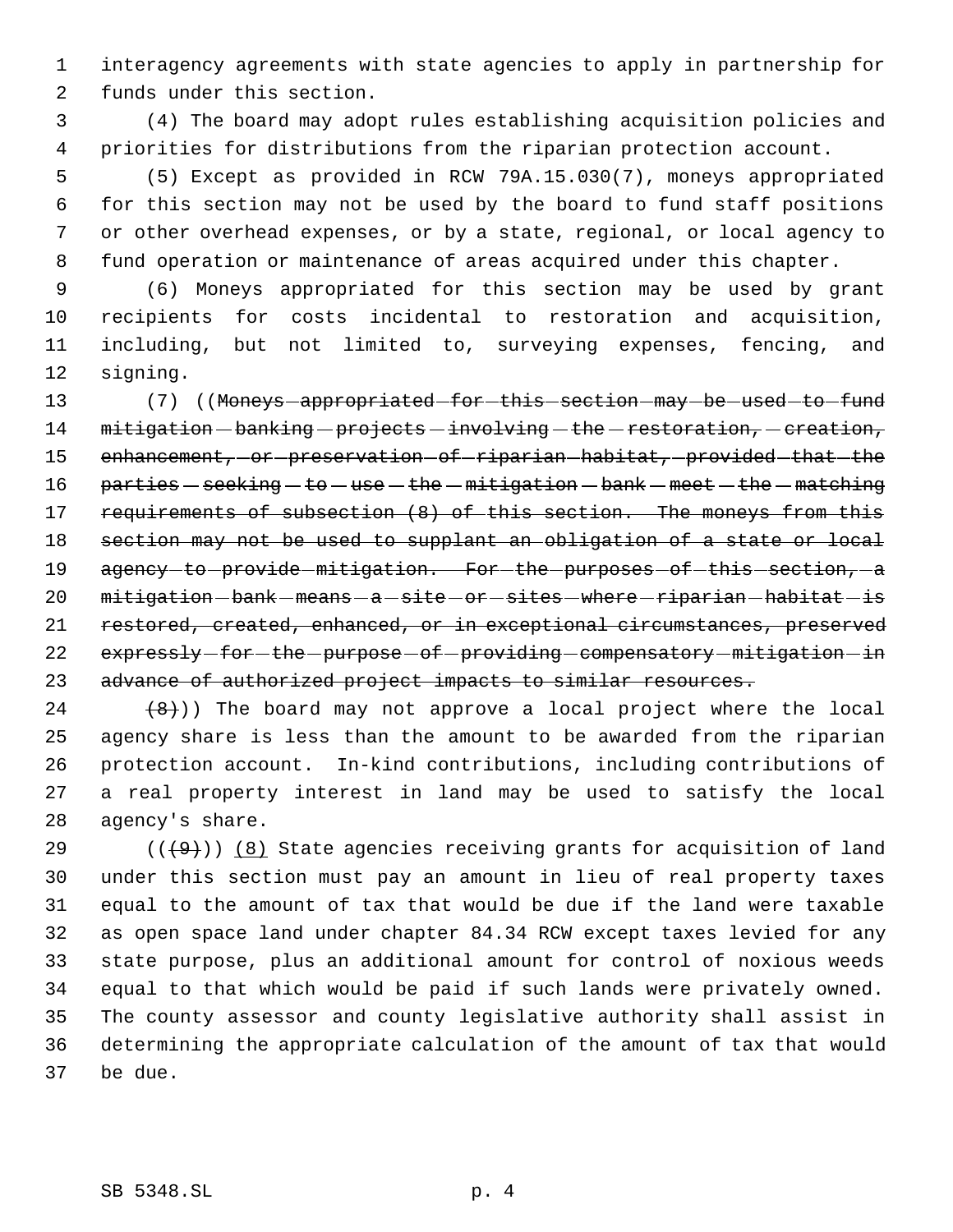1 (( $(10)$ ) (9) In determining acquisition priorities with respect to the riparian protection account, the board must consider, at a minimum, the following criteria:

 (a) Whether the project continues the conservation reserve enhancement program. Applications that extend the duration of leases of riparian areas that are currently enrolled in the conservation reserve enhancement program shall be eligible. Such applications are eligible for a conservation lease extension of at least twenty-five years of duration;

 (b) Whether the projects are identified or recommended in a watershed planning process under chapter 247, Laws of 1998, salmon recovery planning under chapter 77.85 RCW, or other local plans, such as habitat conservation plans, and these must be highly considered in the process;

(c) Whether there is community support for the project;

 (d) Whether the proposal includes an ongoing stewardship program that includes control of noxious weeds, detrimental invasive species, and that identifies the source of the funds from which the stewardship program will be funded;

(e) Whether there is an immediate threat to the site;

 (f) Whether the quality of the habitat is improved or, for projects including restoration or enhancement, the potential for restoring quality habitat including linkage of the site to other high quality habitat;

 (g) Whether the project is consistent with a local land use plan, or a regional or statewide recreational or resource plan. The projects that assist in the implementation of local shoreline master plans updated according to RCW 90.58.080 or local comprehensive plans updated according to RCW 36.70A.130 must be highly considered in the process;

(h) Whether the site has educational or scientific value; and

 (i) Whether the site has passive recreational values for walking trails, wildlife viewing, or the observation of natural settings.

33 (( $(11)$ )) (10) Before November 1st of each even-numbered year, the board will recommend to the governor a prioritized list of projects to be funded under this section. The governor may remove projects from the list recommended by the board and will submit this amended list in the capital budget request to the legislature. The list must include,